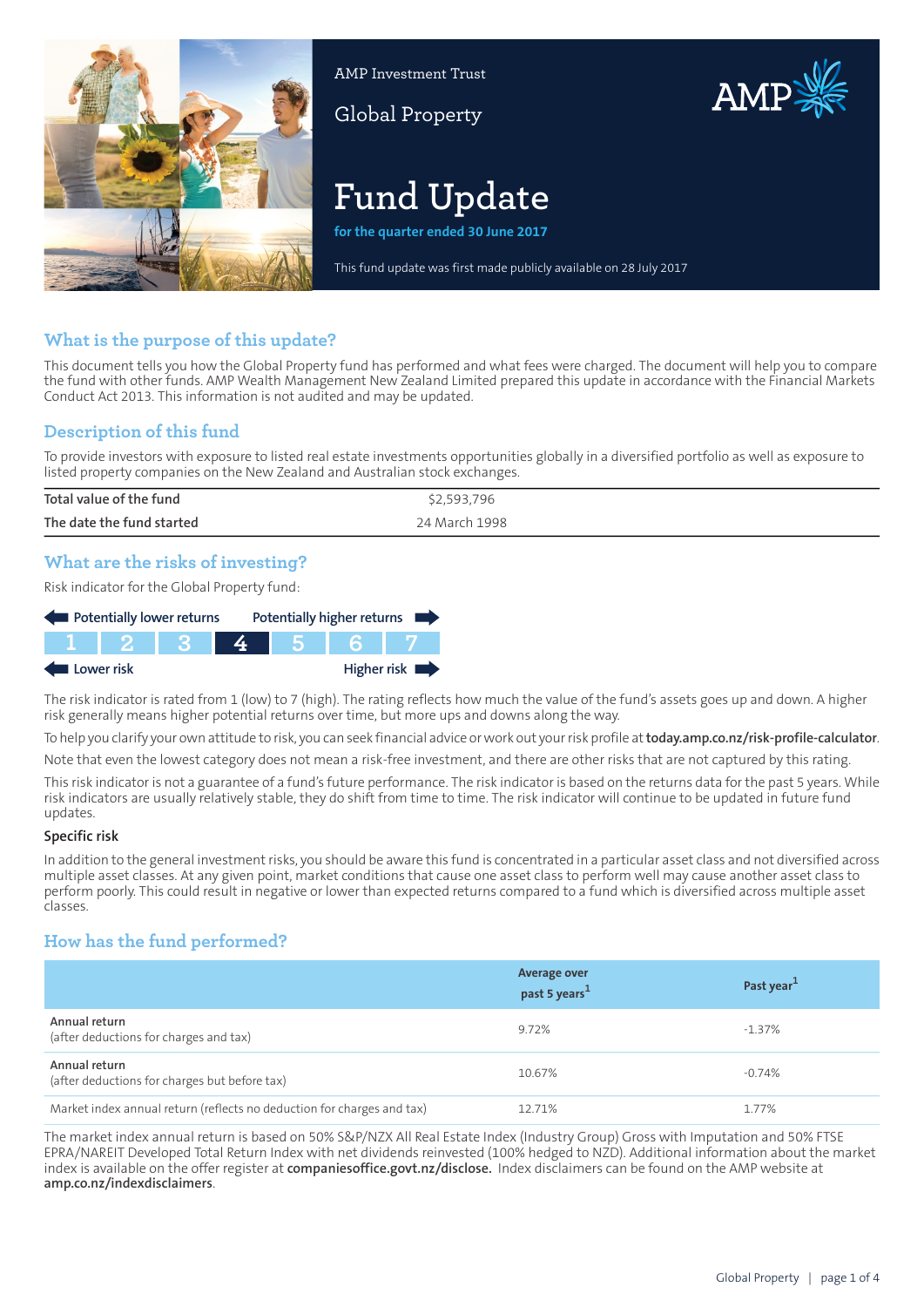#### **Annual return graph**



This shows the return after fund charges and tax for each of the last 10 years ending 31 March. The last bar shows the average annual return for the last 10 years, up to 30 June 2017.

**Important:** This does not tell you how the fund will perform in the future.

Returns in this update are after tax at the highest prescribed investor rate (PIR) of tax for an individual New Zealand resident. Your tax may be lower.

#### **What fees are investors charged?**

Investors in the Global Property fund are charged fund charges. In the year to 31 March 2017 these were:

|                                             | % of net asset value                                                     |
|---------------------------------------------|--------------------------------------------------------------------------|
| Total fund charges                          | 2.13%                                                                    |
| Which are made up of -                      |                                                                          |
| Total management and administration charges | 2.13%                                                                    |
| Including -                                 |                                                                          |
| Manager's basic fee                         | 1.74%                                                                    |
| Other management and administration charges | 0.39%                                                                    |
| Total performance-based fees                | $0.00\%$                                                                 |
| <b>Other charges</b>                        | Dollar amount per investor or description<br>of how charge is calculated |
| <b>NIL</b>                                  |                                                                          |

Investors may also be charged individual action fees for specific actions or decisions (for example, for withdrawing from or switching funds). See the 'fees and other charges' document on the entry relating to the offer of interests in the AMP Investment Trust maintained on the offer register (**[companiesoffice.govt.nz/disclose](http://companiesoffice.govt.nz/disclose)**) for more information about those fees.

Small differences in fees and charges can have a big impact on your investment over the long term.

#### **Example of how this applies to an investor**

Craig had \$10,000 in the fund at the start of the year and did not make any further contributions. At the end of the year, Craig incurred a loss after fund charges were deducted of \$137.00 (that is -1.37% of his initial \$10,000). Craig also paid \$0.00 in other charges. This gives Craig a total loss after tax of \$137.00 for the year.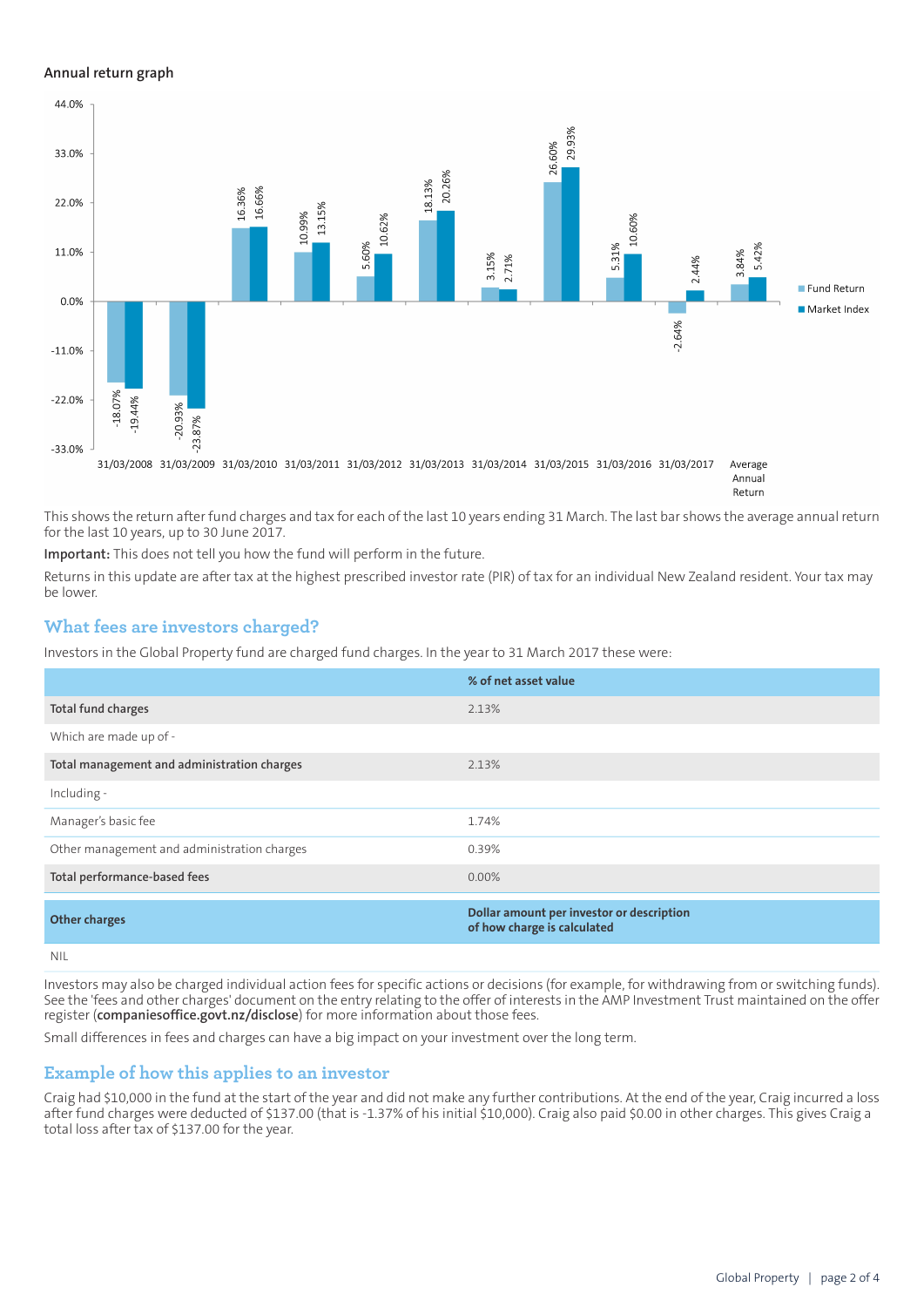# **What does the fund invest in?**

# **Actual investment mix<sup>2</sup>**

This shows the types of assets that the fund invests in.



#### **Target investment mix**

This shows the mix of assets that the fund generally intends to invest in.

| <b>Asset Type</b>            | <b>Allocation</b> |
|------------------------------|-------------------|
| Cash and cash equivalents    | $0.00\%$          |
| New Zealand fixed interest   | 0.00%             |
| International fixed interest | 0.00%             |
| Australasian equities        | 0.00%             |
| International equities       | $0.00\%$          |
| Listed property              | 100.00%           |
| Unlisted property            | $0.00\%$          |
| Commodities                  | 0.00%             |
| Other                        | 0.00%             |

# **Top 10 investments<sup>2</sup>**

|    | <b>Name</b>                         | Percentage<br>of fund<br>net assets | <b>Asset Type</b> | Country       | <b>Credit rating</b><br>(if applicable) |
|----|-------------------------------------|-------------------------------------|-------------------|---------------|-----------------------------------------|
| 1  | Kiwi Property Group Ltd             | 12.50%                              | Listed property   | New Zealand   | N/A                                     |
| 2  | Precinct Properties New Zealand Ltd | 7.50%                               | Listed property   | New Zealand   | N/A                                     |
| 3  | Goodman Property Trust              | 5.72%                               | Listed property   | New Zealand   | N/A                                     |
| 4  | Argosy Property Ltd                 | 4.30%                               | Listed property   | New Zealand   | N/A                                     |
| 5  | Vital Healthcare Property Trust     | 4.21%                               | Listed property   | New Zealand   | N/A                                     |
| 6  | Stride Property Group               | 3.13%                               | Listed property   | New Zealand   | N/A                                     |
| 7  | Simon Property Group Inc            | 2.93%                               | Listed property   | United States | N/A                                     |
| 8  | Property for Industry Ltd           | 2.18%                               | Listed property   | New Zealand   | N/A                                     |
| 9  | Scentre Group                       | 1.79%                               | Listed property   | Australia     | N/A                                     |
| 10 | Mitsui Fudosan Co Itd               | 1.73%                               | Listed property   | Japan         | N/A                                     |

The top 10 investments make up 45.99% of the fund.